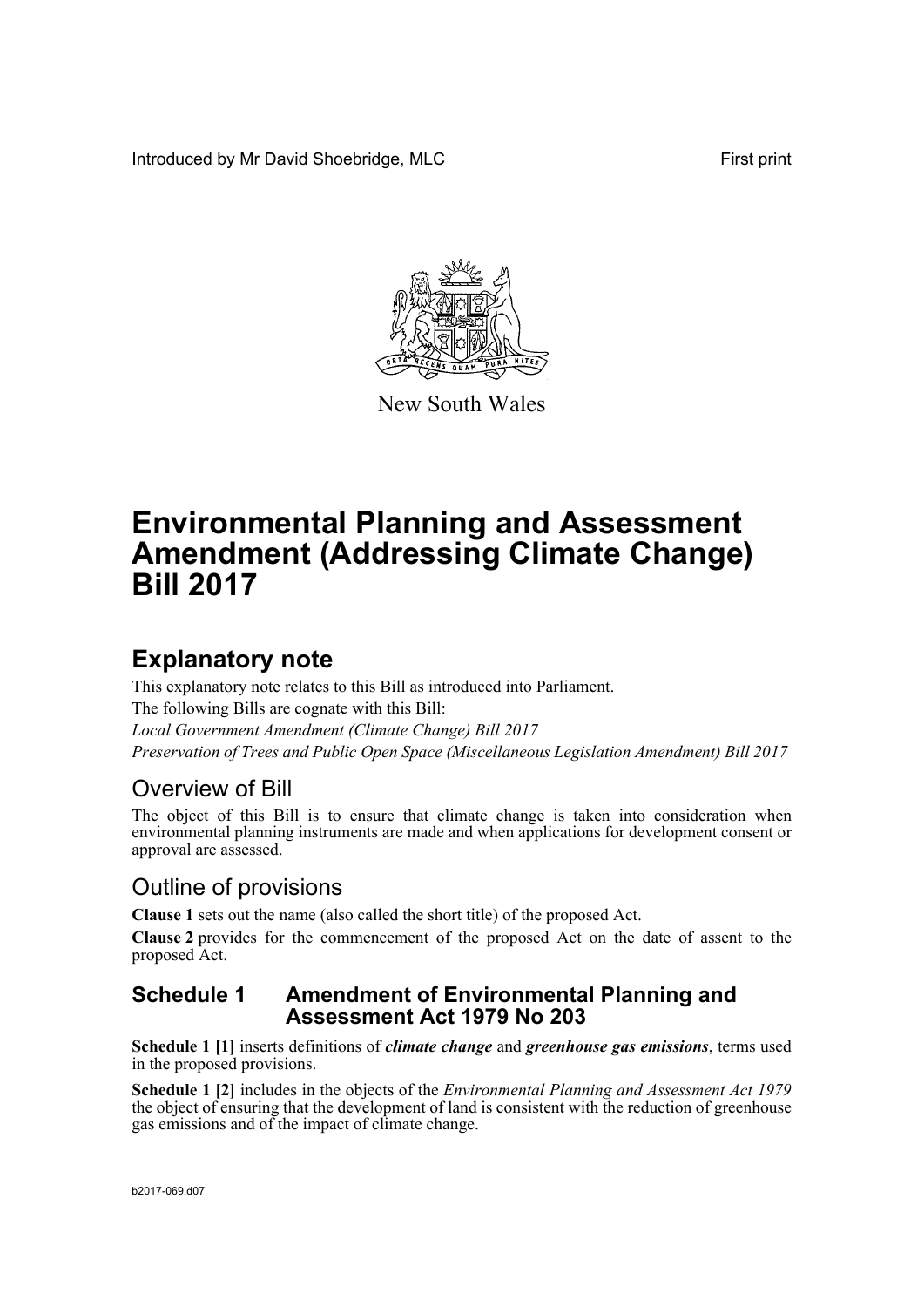Environmental Planning and Assessment Amendment (Addressing Climate Change) Bill 2017 [NSW] Explanatory note

**Schedule 1 [3]** requires a person, public authority or other body, when exercising functions under the Act, to consider the implications of the proposal for climate change. In particular, the person, public authority or body is required to consider the need for all planning decisions and environmental planning instruments to be consistent with State and Federal commitments to limit global warming, the need to protect the site and adjoining areas from the likely impact of climate change and that any actions that reduce or prevent greenhouse gas emissions are the preferred form of adaptation to climate change.

**Schedule 1 [4]** requires the Minister to consider the implications of a proposed State environmental planning policy for climate change before recommending to the Governor that the policy be made and requires the Minister (or the Minister's delegate) and the Greater Sydney Commission to consider the implications of any proposed local environmental plan for climate change before making the plan.

**Schedule 1 [5]–[7]** specify the matters relating to climate change (including ways to minimise the cumulative lifetime greenhouse gas emissions from development or an activity):

- (a) that a consent authority is required to consider when determining a development application (under Part 4 of the Act), and
- (b) that a determining authority is required to consider when considering whether to approve an activity (under Part 5 of the Act), and
- (c) that the Minister is required to consider when considering whether to approve the carrying out of State significant infrastructure (under Part 5.1 of the Act).

**Schedule 1 [8]** inserts a power to make regulations establishing a standardised assessment process for determining whether proposed low-impact residential, commercial and agricultural development adequately minimises the cumulative lifetime greenhouse gas emissions from the development site, or the process for determining the implications for climate change in the course of preparing or making environmental planning instruments or assessing proposed development, activities or State significant infrastructure.

### **Schedule 2 Amendment of State Environmental Planning Policy (Mining, Petroleum Production and Extractive Industries) 2007**

**Schedule 2** requires that, when assessing applications for fossil fuel extraction under the *State Environmental Planning Policy (Mining, Petroleum Production and Extractive Industries) 2007*, consideration is given to the impact of the development on the global atmosphere, in particular the impact of greenhouse gas emissions from the burning (whether in Australia or outside Australia) of fossil fuels recovered in the course of the development.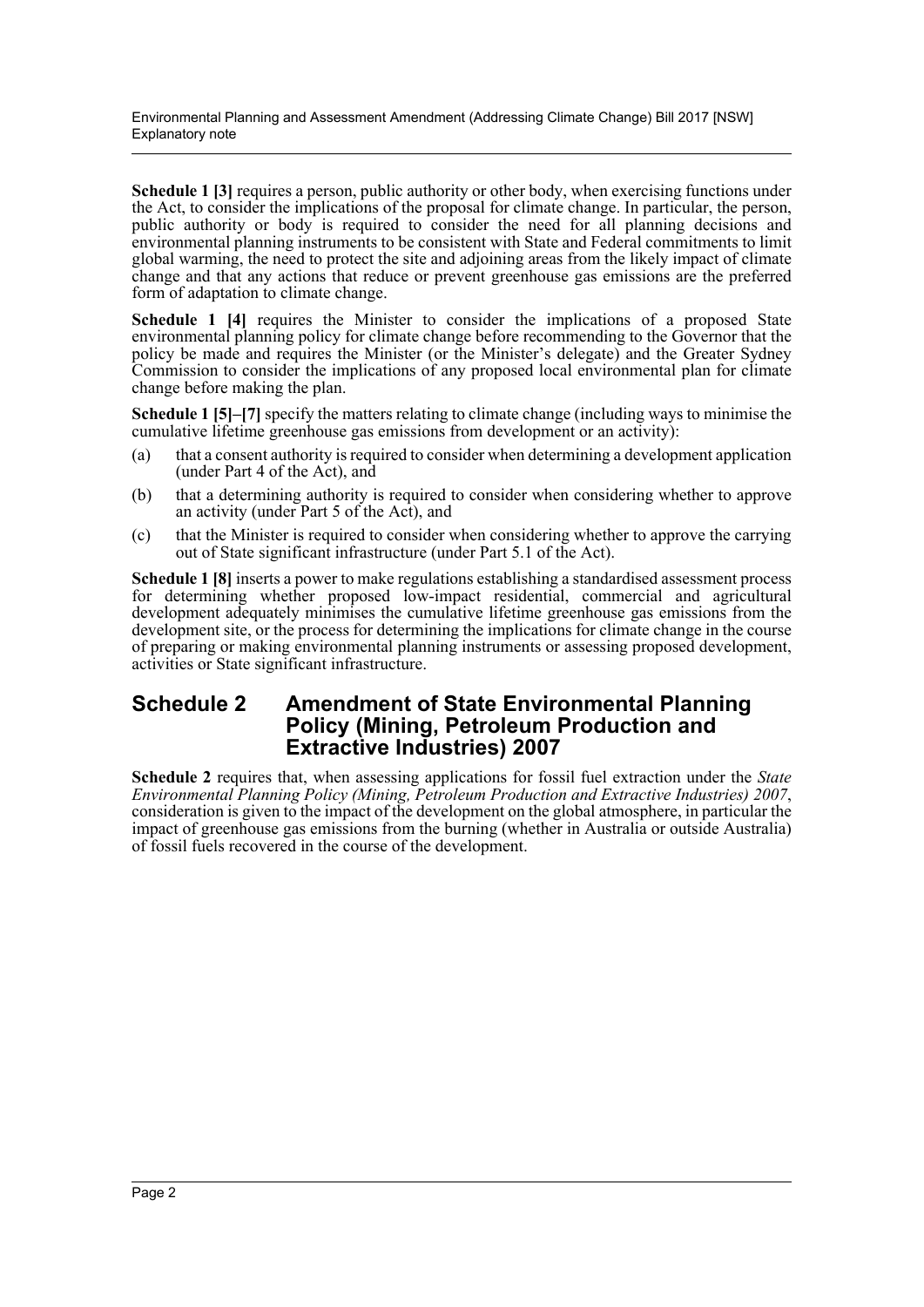Introduced by Mr David Shoebridge, MLC First print



New South Wales

# **Environmental Planning and Assessment Amendment (Addressing Climate Change) Bill 2017**

## **Contents**

Page [1 Name of Act 2](#page-4-0) [2 Commencement 2](#page-4-1) 2 **[Schedule 1 Amendment of Environmental Planning and Assessment Act 1979](#page-5-0)  [No 203 3](#page-5-0) [Schedule 2 Amendment of State Environmental Planning Policy \(Mining,](#page-8-0)  [Petroleum Production and Extractive Industries\) 2007 6](#page-8-0)**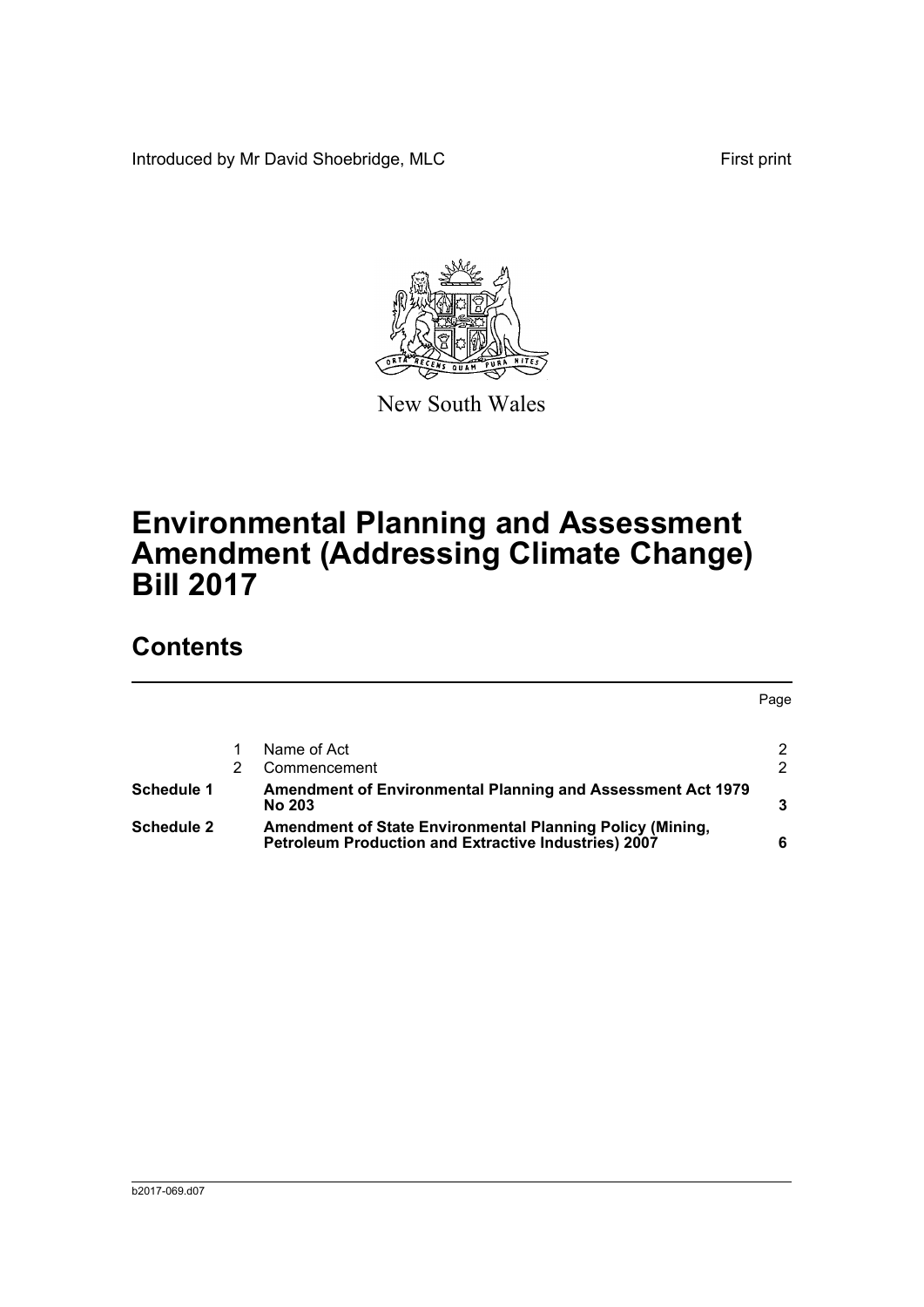

New South Wales

## **Environmental Planning and Assessment Amendment (Addressing Climate Change) Bill 2017**

No , 2017

### **A Bill for**

An Act to amend the *Environmental Planning and Assessment Act 1979* to ensure that climate change is taken into consideration when making environmental planning instruments or assessing development; and for other purposes.

See also the *Local Government Amendment (Climate Change) Bill 2017* and the *Preservation of Trees and Public Open Space (Miscellaneous Legislation Amendment) Bill 2017*.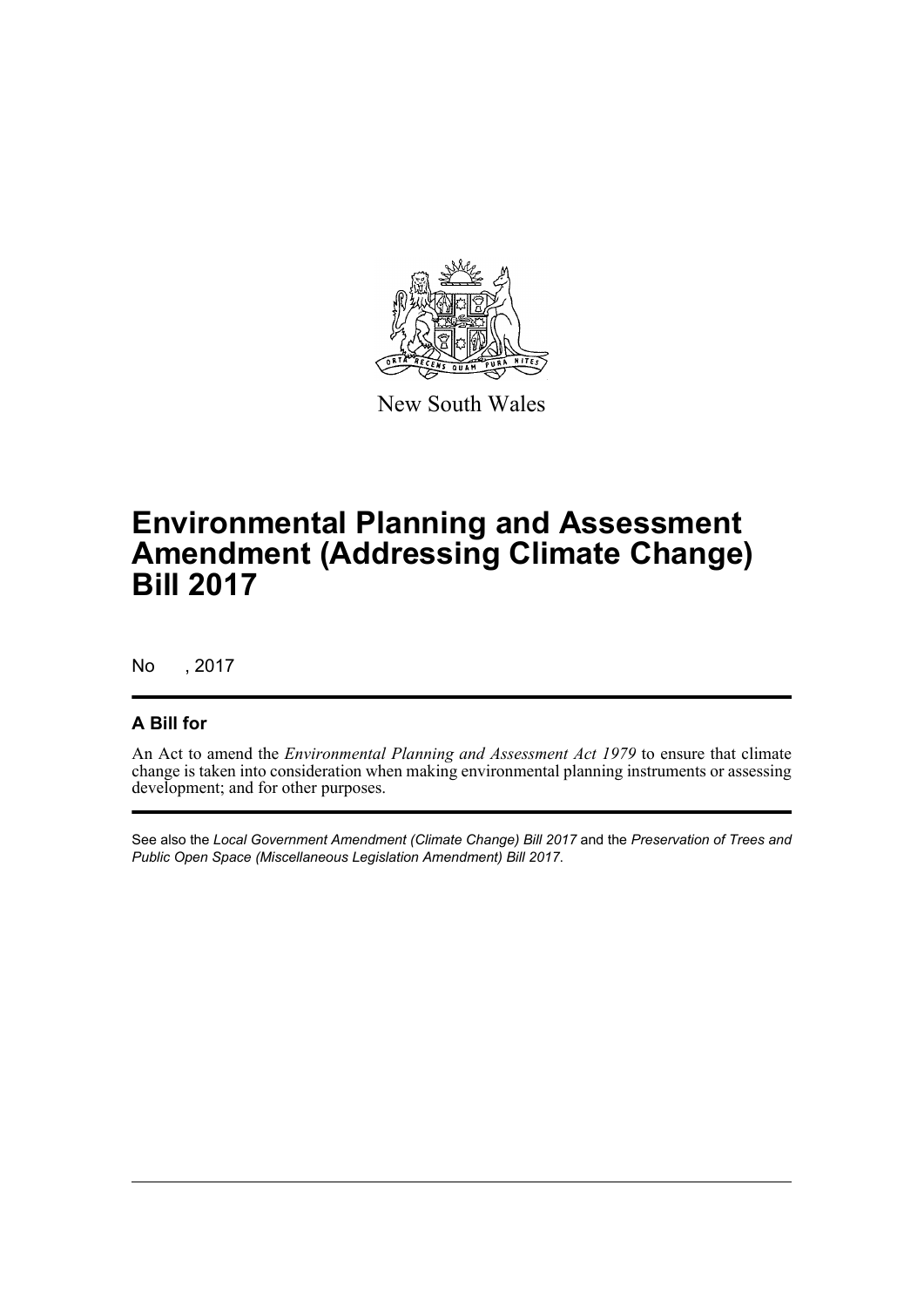Environmental Planning and Assessment Amendment (Addressing Climate Change) Bill 2017 [NSW]

<span id="page-4-1"></span><span id="page-4-0"></span>

| The Legislature of New South Wales enacts:                                                                      |                     |  |  |
|-----------------------------------------------------------------------------------------------------------------|---------------------|--|--|
| Name of Act                                                                                                     |                     |  |  |
| This Act is the <i>Environmental Planning and Assessment Amendment (Addressing</i><br>Climate Change) Act 2017. | 3<br>$\overline{4}$ |  |  |
| <b>Commencement</b>                                                                                             |                     |  |  |
| This Act commences on the date of assent to this Act.                                                           | 6                   |  |  |
|                                                                                                                 |                     |  |  |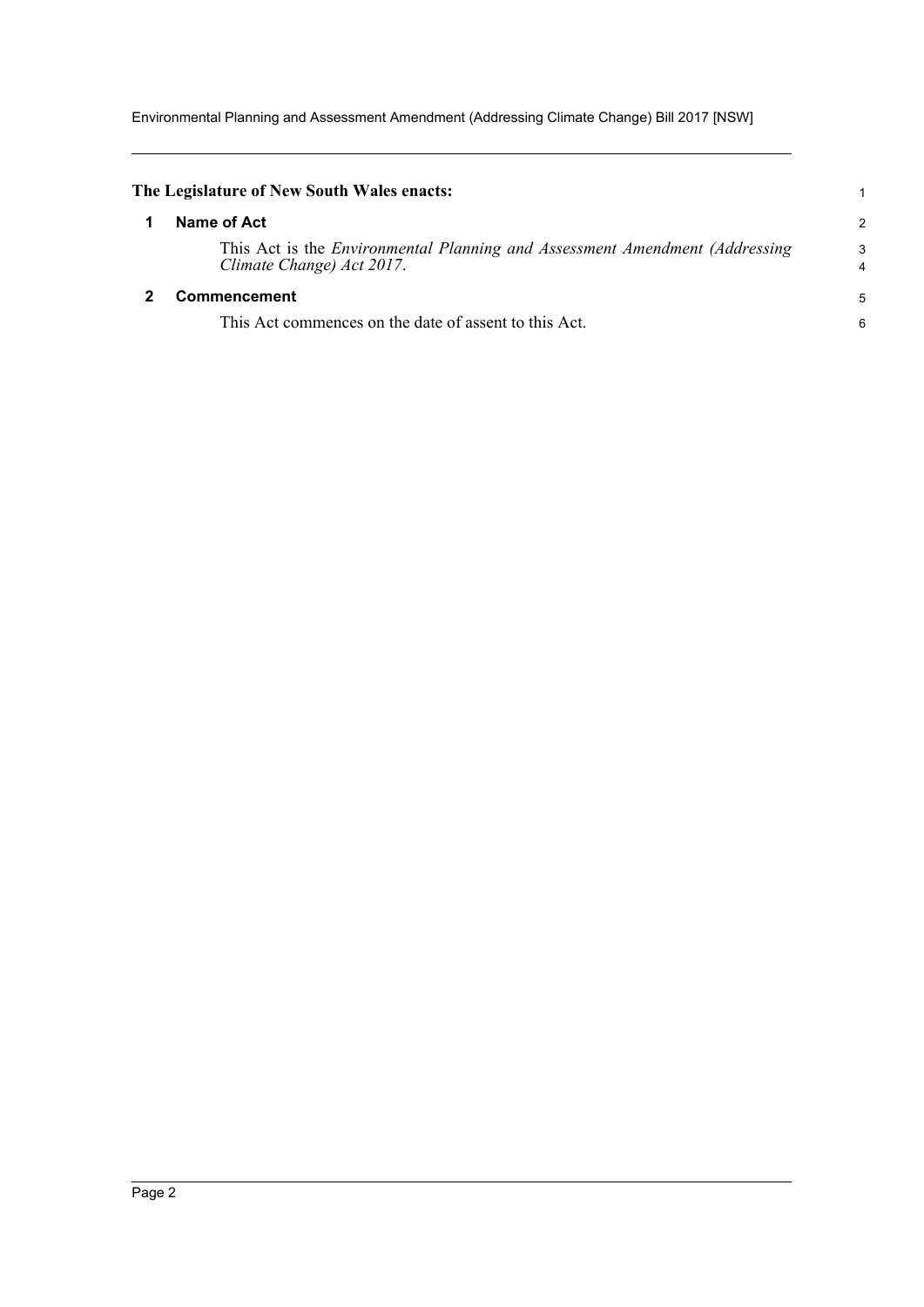### <span id="page-5-0"></span>**Schedule 1 Amendment of Environmental Planning and Assessment Act 1979 No 203**

#### **[1] Section 4 Definitions**

Insert in alphabetical order in section 4 (1):

*climate change* means a change of climate over an extended period, typically decades or longer, which is caused by human activity or natural climate variability.

1  $\mathcal{L}$ 

36 37

*greenhouse gas emissions* means emissions of carbon dioxide, methane, nitrous oxide, sulphur hexafluoride, a hydrofluorocarbon gas, a perfluorocarbon gas or any other gas prescribed by the regulations for the purposes of this definition.

#### **[2] Section 5 Objects**

Insert at the end of section 5 (c):

, and

(d) to ensure that the development of land is consistent with the reduction of greenhouse gas emissions and reducing the impact of climate change.

#### **[3] Section 5BA**

Insert after section 5B:

#### **5BA Planning authorities and others to have regard to climate change**

- (1) Each person, public authority or other body with functions under this Act must, when exercising those functions, have regard to the implications of its actions for climate change.
- (2) In particular, a person, public authority or body exercising functions under this Act must:
	- (a) consider the need for all planning decisions and environmental planning instruments to be consistent with commitments made by the State and by the Commonwealth to limit the increase in global warming to no more than 1.5 degrees Celsius above pre-industrial levels, and
	- (b) consider the need to protect the site of the relevant development, or the land the subject of an environmental planning instrument, and adjoining areas, from the likely impact of climate change, and
	- (c) give preference to any adaptation to climate change that involves the reduction or prevention of greenhouse gas emissions (since there are limits to adaptation and response-driven adaptation is unlikely to be enough to address the urgency of climate change).

#### **[4] Section 24A**

Insert after section 24:

#### **24A Persons who make or prepare environmental planning instruments to have regard to climate change**

(1) The Minister must not recommend to the Governor the making of a State environmental planning policy unless the Minister has considered the implications of the proposed policy for climate change.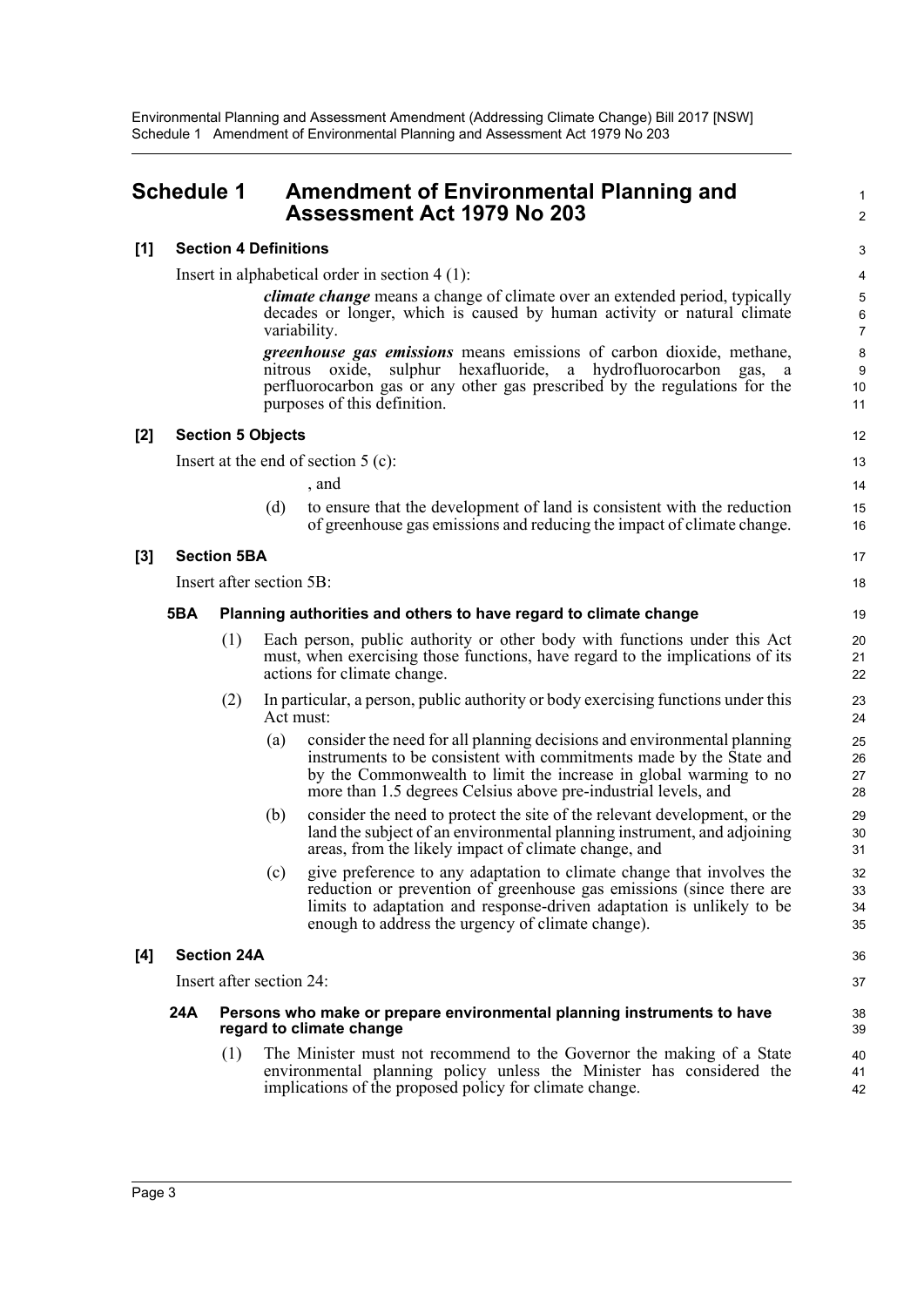|     | (2)                                 | The Minister, a delegate of the Minister, or the Greater Sydney Commission<br>must, when preparing and making a local environmental plan, consider the<br>implications of the plan for climate change. |                                                           |                                                                                                                                                                                                                                                                                       |                                                 |  |
|-----|-------------------------------------|--------------------------------------------------------------------------------------------------------------------------------------------------------------------------------------------------------|-----------------------------------------------------------|---------------------------------------------------------------------------------------------------------------------------------------------------------------------------------------------------------------------------------------------------------------------------------------|-------------------------------------------------|--|
|     | (3)                                 |                                                                                                                                                                                                        | In particular, the Minister, delegate or Commission must: |                                                                                                                                                                                                                                                                                       |                                                 |  |
|     |                                     | (a)                                                                                                                                                                                                    |                                                           | consider the need for all planning decisions and environmental planning<br>instruments to be consistent with commitments made by the State and<br>by the Commonwealth to limit the increase in global warming to no<br>more than 1.5 degrees Celsius above pre-industrial levels, and | $\mathbf 5$<br>$\,6\,$<br>$\boldsymbol{7}$<br>8 |  |
|     |                                     | (b)                                                                                                                                                                                                    |                                                           | consider the need to protect the site of the relevant development, or the<br>land the subject of an environmental planning instrument, and adjoining<br>areas, from the likely impact of climate change, and                                                                          | 9<br>10<br>11                                   |  |
|     |                                     | (c)                                                                                                                                                                                                    |                                                           | give preference to any adaptation to climate change that involves the<br>reduction or prevention of greenhouse gas emissions.                                                                                                                                                         | 12<br>13                                        |  |
| [5] | <b>Section 79C Evaluation</b>       |                                                                                                                                                                                                        |                                                           |                                                                                                                                                                                                                                                                                       |                                                 |  |
|     | Insert after section 79C $(1)$ (b): |                                                                                                                                                                                                        |                                                           |                                                                                                                                                                                                                                                                                       |                                                 |  |
|     |                                     | (b1)                                                                                                                                                                                                   |                                                           | whether the proposed development adequately minimises the<br>cumulative lifetime greenhouse gas emissions from the development<br>site, including:                                                                                                                                    | 16<br>17<br>18                                  |  |
|     |                                     |                                                                                                                                                                                                        | (i)                                                       | by assessing all aspects of the development including associated<br>demolition or vegetation clearing and the construction materials<br>used, and                                                                                                                                     | 19<br>20<br>21                                  |  |
|     |                                     |                                                                                                                                                                                                        | (ii)                                                      | by ensuring that all emissions associated with ongoing<br>occupation are quantified and taken into account in evaluating the<br>emissions intensity of the proposal, and                                                                                                              | 22<br>23<br>24                                  |  |
|     |                                     |                                                                                                                                                                                                        | (iii)                                                     | in the case of low-impact residential, commercial or agricultural<br>development—by complying with any standardised assessment<br>process required by the regulations,                                                                                                                | 25<br>26<br>27                                  |  |
| [6] | implications                        |                                                                                                                                                                                                        |                                                           | Section 111 Duty to consider environmental impact, including climate change                                                                                                                                                                                                           | 28<br>29                                        |  |
|     |                                     | Insert after section $111(1)$ :                                                                                                                                                                        |                                                           |                                                                                                                                                                                                                                                                                       |                                                 |  |
|     | (1A)                                | Without limiting subsection (1), a determining authority shall consider:                                                                                                                               |                                                           |                                                                                                                                                                                                                                                                                       | 31                                              |  |
|     |                                     | (a)                                                                                                                                                                                                    |                                                           | the effect of an activity on climate change, and                                                                                                                                                                                                                                      | 32                                              |  |
|     |                                     | (b)                                                                                                                                                                                                    |                                                           | in particular, whether the proposed activity adequately minimises the<br>cumulative lifetime greenhouse gas emissions from the site of the<br>activity, including:                                                                                                                    | 33<br>34<br>35                                  |  |
|     |                                     |                                                                                                                                                                                                        | (i)                                                       | by assessing all aspects of the activity including associated<br>demolition or vegetation clearing and the construction materials<br>used, and                                                                                                                                        | 36<br>37<br>38                                  |  |
|     |                                     |                                                                                                                                                                                                        | (11)                                                      | by ensuring that all emissions associated with ongoing<br>occupation are quantified and taken into account in evaluating the<br>emissions intensity of the proposal, and                                                                                                              | 39<br>40<br>41                                  |  |
|     |                                     |                                                                                                                                                                                                        | (111)                                                     | in the case of an activity that involves low-impact residential,<br>commercial or agricultural development—by complying with<br>any standardised assessment process required by the regulations.                                                                                      | 42<br>43<br>44                                  |  |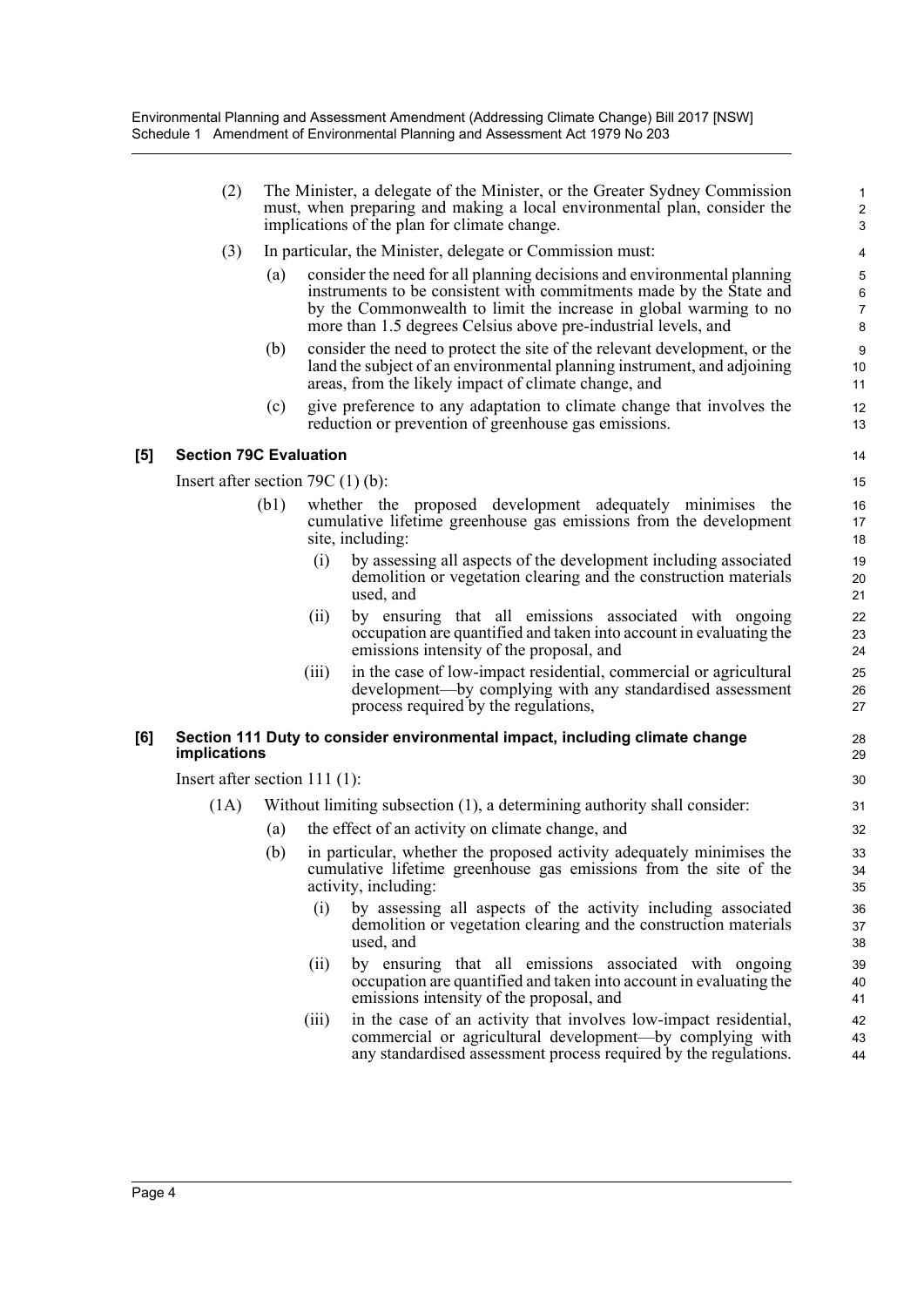Environmental Planning and Assessment Amendment (Addressing Climate Change) Bill 2017 [NSW] Schedule 1 Amendment of Environmental Planning and Assessment Act 1979 No 203

#### **[7] Section 115ZB Giving of approval by Minister to carry out project**

Insert after section 115ZB (2):

- (2A) The Minister, when deciding whether or not to approve the carrying out of State significant infrastructure, must consider whether the proposed State significant infrastructure adequately minimises the cumulative lifetime greenhouse gas emissions from the site, including:
	- (a) by assessing all aspects of the development including associated demolition or vegetation clearing and the construction materials used, and
	- (b) by ensuring that all emissions associated with ongoing occupation are quantified and taken into account in evaluating the emissions intensity of the proposal.

#### **[8] Section 157 Regulations**

Insert at the end of section  $157(1)(g)$ :

, or

- (h) a standardised assessment process for determining whether proposed low-impact residential, commercial and agricultural development adequately minimises the cumulative lifetime greenhouse gas emissions from the development site, or
- (i) the process for determining the implications for climate change in the course of preparing or making environmental planning instruments or assessing proposed development, activities or State significant infrastructure.
- 7 8 9 10 11 12 13 14 15 16 17 18 19 20 21

22 23